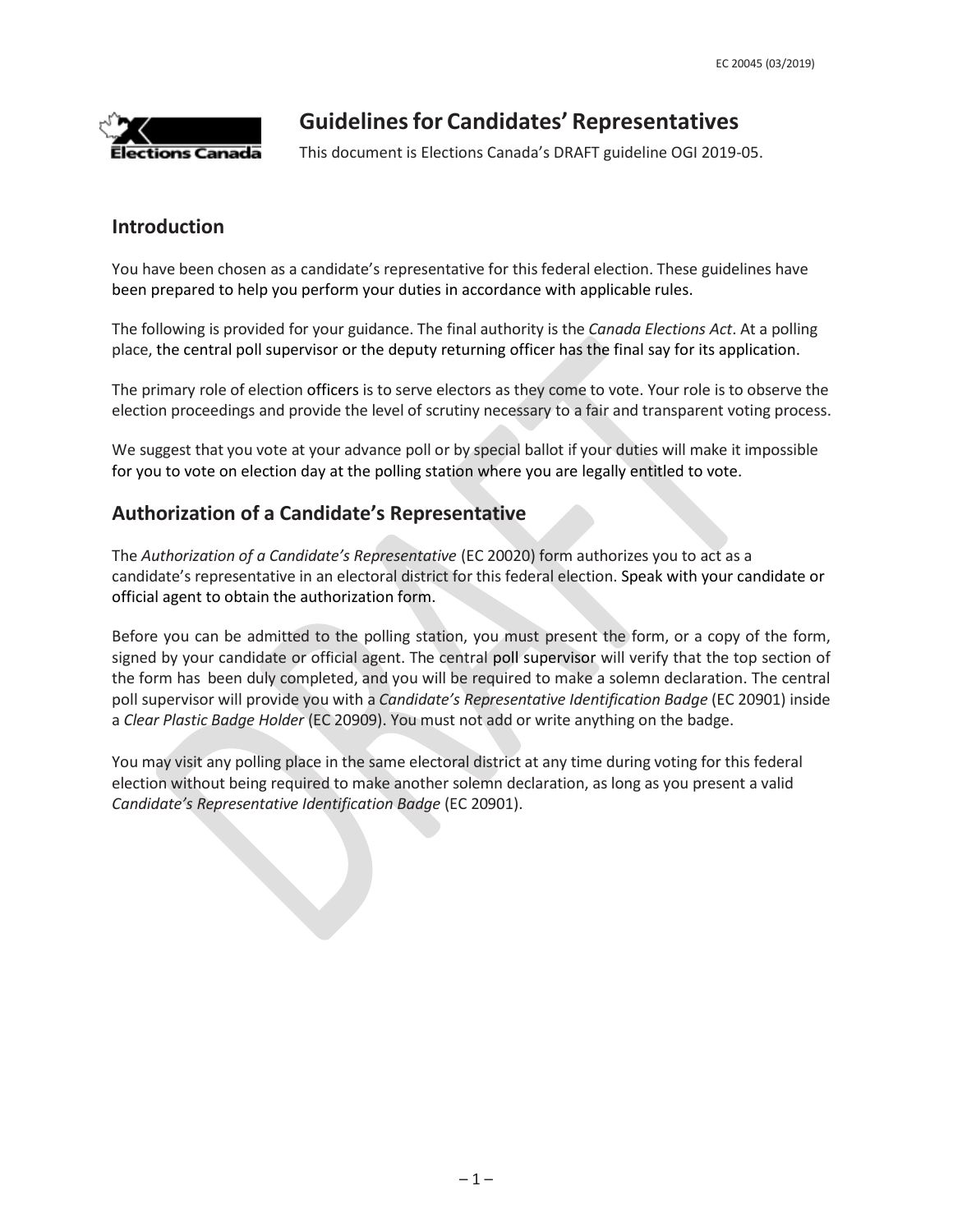### **Responsibilities at the Polling Place**

#### **As a candidate'srepresentative, you MUST:**

- aid in maintaining the secrecy of the vote;
- respect the right of electors to an accessible voting process;
- display the *Candidate's Representative Identification Badge* (EC 20901) when acting in the capacity of a candidate's representative; and
- respect the decisions of the central poll supervisor or the deputy returning officer; these decisions will prevail unless overruled later by the returning officer or a judge.

#### **As a candidate'srepresentative, you MAY:**

- for this federal election, visit any polling place in the same electoral district during voting without being required to make another solemn declaration, as long as you present a valid *Candidate's Representative Identification Badge* (EC 20901);
- at least 15 minutes before the polls open, ask to have the ballots counted, witness election officers initialing the back of the ballots, and ask to inspect the ballots, the ballot box or any other material relating to the vote, as long as it does not impede the opening of the polls;
- sign any seals placed on the envelopes and ballot boxes containing the ballots and other election material;
- take note of the serial numbers on seals for the secure bag or ballot boxes and verify them against the seal control sheet;
- request to examine, but not handle, an elector's identification when the deputy returning officer is verifying proof of identity and address—electors may vote even if they refuse to allow you to examine their identification, and election officers will keep a record of such situations;
- during voting hours, examine the list of electors with the deputy returning officer, provided it does not interfere with the voting process;
- request, through the deputy returning officer, that an elector repeat their name and address;
- request, through the deputy returning officer, that an elector make a solemn declaration, if you have reasonable doubt about the elector's qualification (age and citizenship) or residence in the electoral district (if the elector has shown a piece of ID that only contains their mailing address);
- take a picture of the *Sequence Number Sheet – Advance Polls* (EC 50109) with your mobile device after the close of advance polls; and
- retrieve one copy of the *Sequence Number Sheet* (EC 50111) (bingo sheets) on an hourly basis for any polling station on election day.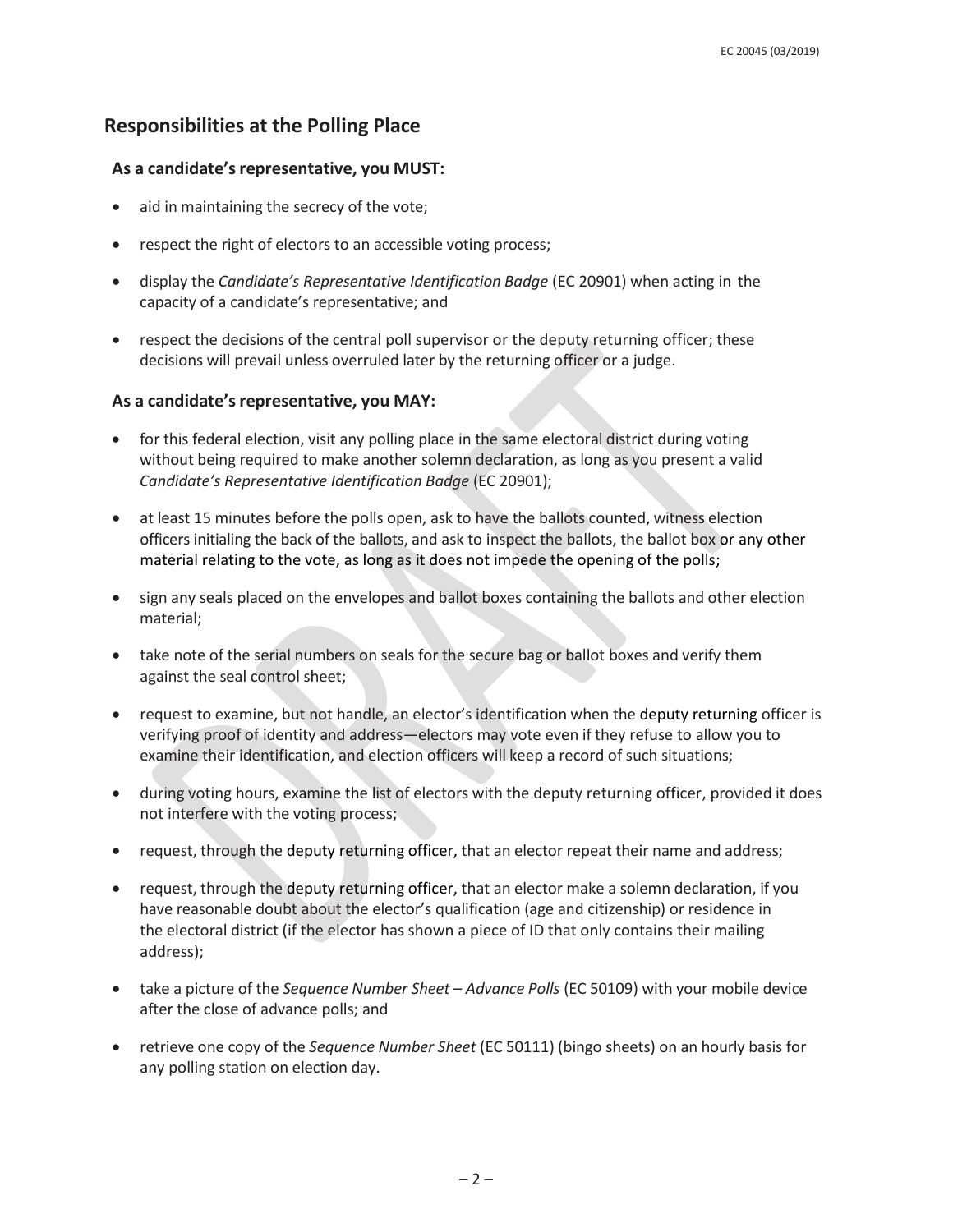#### **As a candidate'srepresentative, you MAY NOT:**

- interfere with the voting process, at the risk of being removed from the polling place;
- attempt to obtain information about how any elector is going to vote or has voted, or attempt to influence an elector's choice of candidate;
- systematically challenge electors' qualification to vote;
- handle an elector's identification;
- require an elector to show proof of identity and address once a ballot has been issued;
- take any photographs or make any audio or video recordings at the polling place—the one exception is that the Chief Electoral Officer allows you to take a photograph of the *Sequence Number Sheet – Advance Polls* (EC 50109) using a mobile device when the advance polls have closed, for the sole purpose of sharing a copy of the record with you;
- sit at the same table as the deputy returning officer and poll clerk or the registration officer;
- enter the polling place after the doors have been closed and the count is underway, or re-enter the polling place if you leave after the count has started;
- handle any ballots during the count;
- display partisan symbols or material at the polling place (ask the central poll supervisor or the deputy returning officer what parts of the building this applies to);
- display campaign literature or other material that could be taken as an indication of support for or opposition to the election of a candidate or a political party; and
- use or wear colours or emblems that would identify your candidate or party.

| <b>Number of Candidates' Representatives Permitted</b><br>(per candidate) |                                                                          |
|---------------------------------------------------------------------------|--------------------------------------------------------------------------|
| Advance, Mobile and Ordinary Polls                                        | 2 per polling station                                                    |
| Polls at Long-term Care Facilities                                        | 2 per polling station (only 1 representative<br>when going room to room) |
| <b>Registration Desks</b>                                                 | 1 per registration desk                                                  |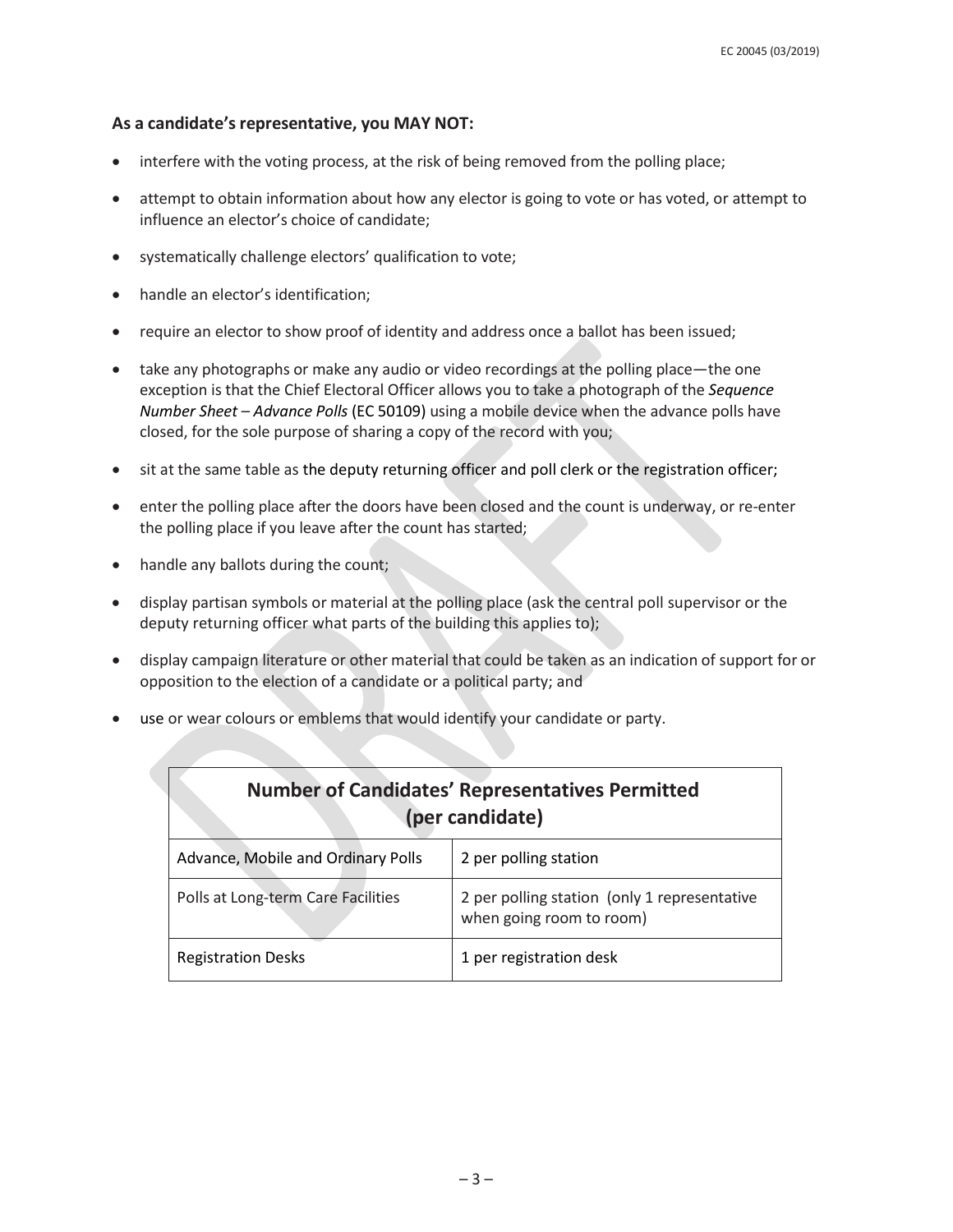## **Voting Procedures**

### **Voting at the Advance Poll**

The poll clerk records the required information about electors, and declarations taken, on the *Record of Electors* (EC 50080). The poll clerk draws a line through the names of electors on the list as they come in to vote. After an elector's ballot is placed in the ballot box, the election officer ticks  $(\checkmark)$  the Voted box next to their name on the *List of Electors* or *List of Entries*. The poll clerk will also complete the *Sequence Number Sheet – Advance Polls* (EC 50109), indicating the elector's polling division and sequence number.

The poll clerk records anything unusual that happens at the polling station in the Log of Notable Events section of the *Events Log* (EC 50060).

Please note that an elector who is not on the revised list of electors may register to vote at their advance poll.

After closing the poll, the poll clerk provides the returning officer with the *Sequence Number Sheet – Advance Polls* (EC 50109). This document excludes electors who registered at the advance poll. At the close of polls, you are permitted to take a photograph of the document using a mobile device. This permission is an exception to the general rule that photography is not permitted in the polling place. It applies only when the advance polls have closed, and for the purpose of sharing a copy of the document with you. Otherwise, a copy will be available from the returning officer the next day or through the Political Entities Service Centre (PESC).

#### **Voting on Election Day**

The official list of electors contains the names of electors who registered before election day. The poll clerk draws a line through the names of electors as they come in to vote. Once an elector's ballot is placed in the ballot box, the poll clerk ticks  $(\checkmark)$  the Voted box.

The poll clerk records anything unusual that happens at the polling station in the Log of Notable Events section of the *Events Log* (EC 50060).

Please note that an elector who is not on the official list of electors may register to vote at their poll.

The poll clerk tracks electors who voted on election day using the *Sequence Number Sheet* (EC 50111). This document excludes electors who registered at the polling place. Copies are available to you, on request, once an hour throughout the day. Speak with the information officer at the polling place for instructions on how to collect the *Sequence Number Sheet*.

#### **Elector's Name Already Crossed Off the List**

Electors can be struck off the list because they requested a special ballot (indicated by an "S" in the margin) or voted at an advance poll (indicated by an "X" in the margin), but they may also have been struck off by mistake. Electors whose names have already been struck off the list when they arrive at the polling station are not allowed to vote there, unless they make a solemn declaration stating that they have not previously voted or requested a special ballot in the election.